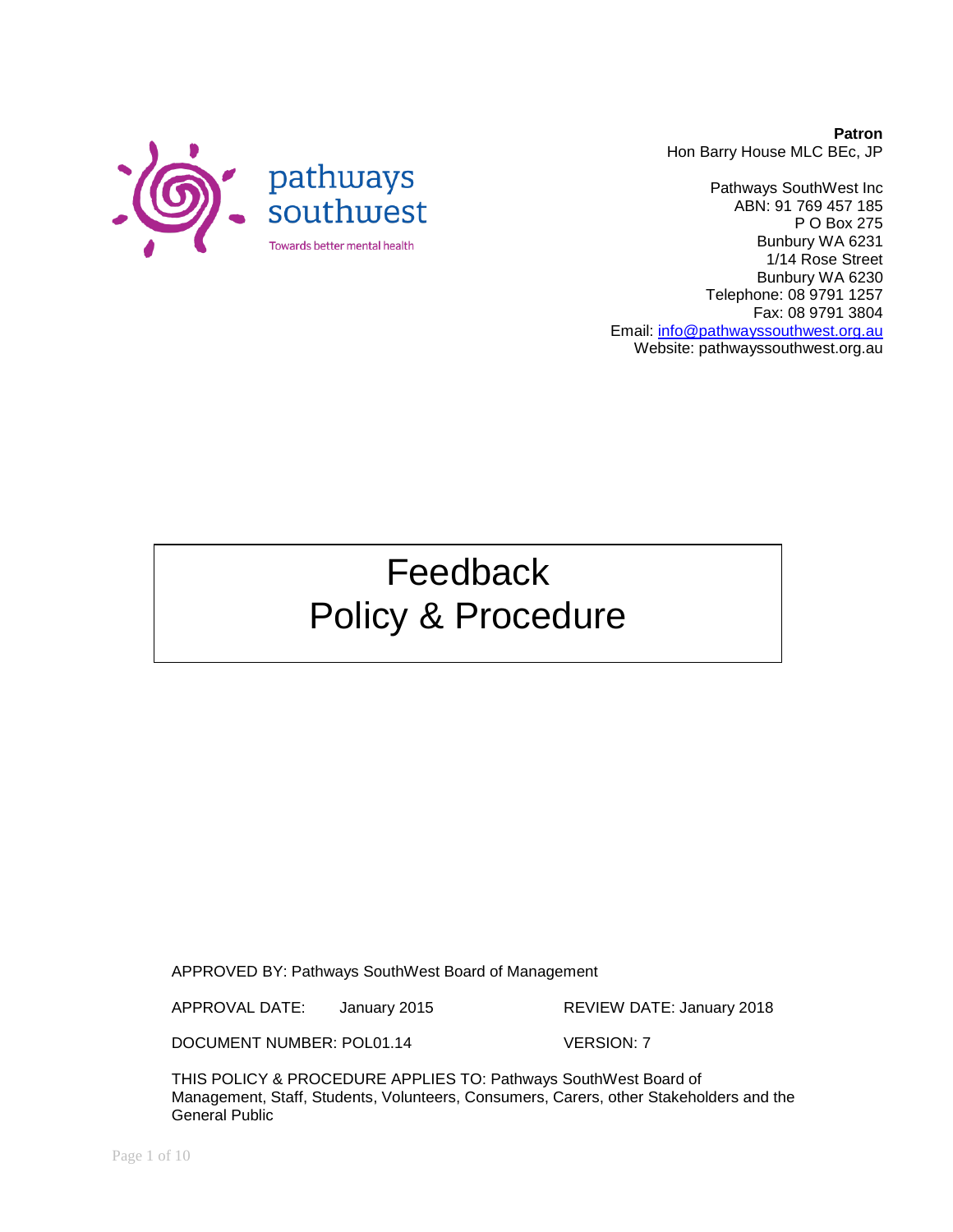## **Feedback Policy & Procedure**

#### **Purpose**

This policy is to provide information on how to give feedback to the organisation.

Pathways value information and feedback from service users and community members as an opportunity to improve the quality of our services.

#### **Policy**

The objectives of this Policy are to:

- Recognise, promote and protect indivudals' rights, including the right to comment, compliment or complain.
- Provide an efficient, fair and accessible mechanism for ensuring the perspective of services users is heard.
- Provide information on the feedback handling process.
- Monitor feedback in an endeavour to improve the quality of services.
- Increase the level of satisfaction with the delivery of services.

#### **Procedure**

Pathways SouthWest (Pathways) respects the right of service users or members of the community to provide feedback about the services that we provide. Pathways commitment to fair, equitable and timely resolution of complaints is also described in this Policy and related documents.

All feedback is to be recorded on the Feedback Form and actioned by management, who will sign off on all complaints when they have been dealt with.

All service users and community members will be made aware of their right to complain, the complaints procedure and the use and availability of advocates. Management will take steps to ensure that service users feel comfortable to continue accessing the service after making a complaint.

Information on Pathways complaints procedure is included in service users information. The complaints procedure will be briefly explained to service users at the time of entry into the service. If a situation develops where there is potential for a complaint, or a complaint is made, then more information will be given about the process.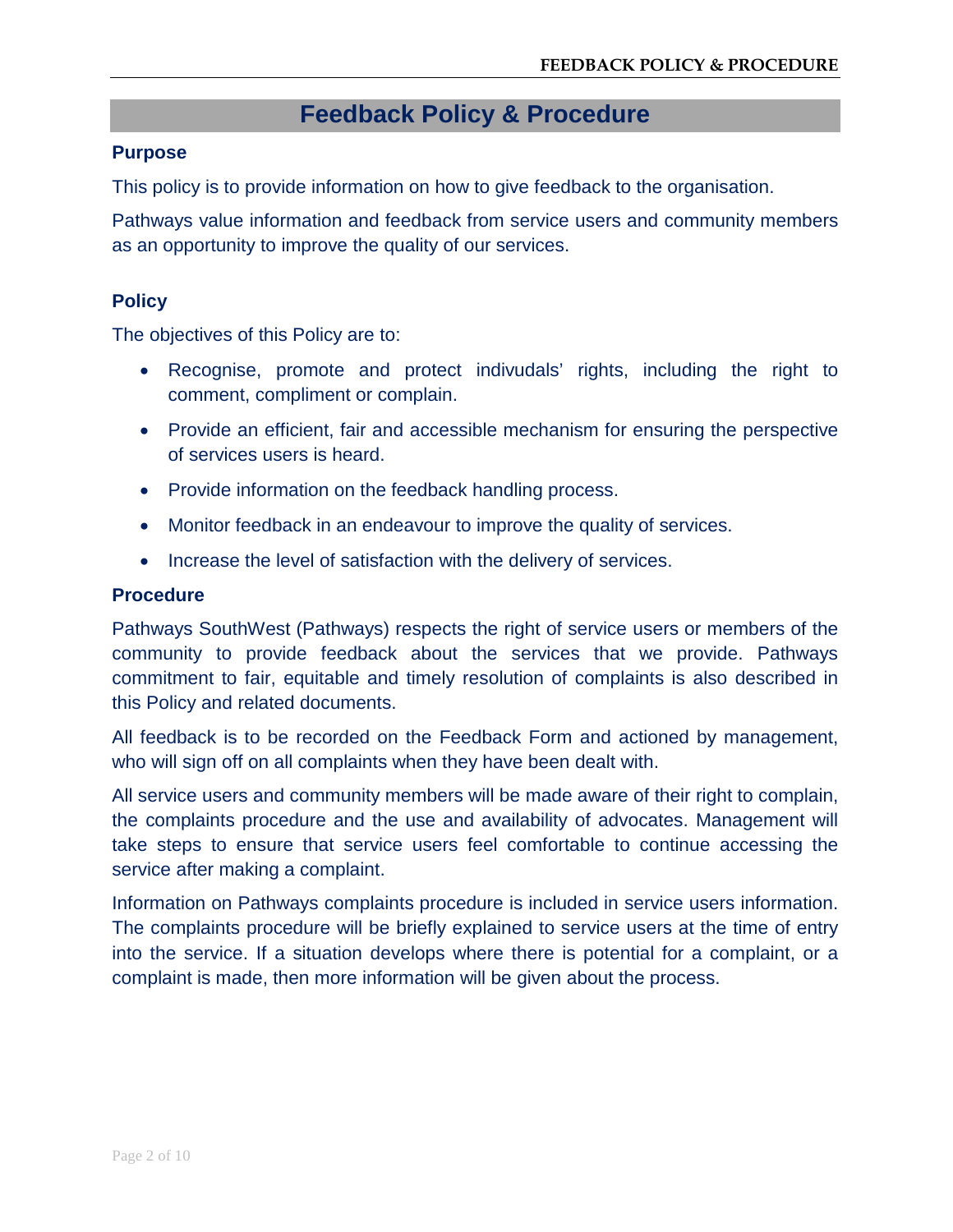#### **Complaints Procedure**

#### **Fairness**

Pathways recognise the need to be fair to both the complainant and Pathways employee/s against whom the complaint is made.

If a service users complains, Pathways will:

- treat the complainant with tact, courtesy and fairness at all times;
- maintain appropriate confidentiality of the complainant at all times;
- not victimise or harass the complainant as a result of any complaint he/she makes,
- not discriminate against the complainant because of any disability, his/her colour, race, religion, age, sex or sexual orientation.

#### **Responding to complaints**

When a complaint is recieved, Pathways will:

- attempt to resolve the complaint at the first point of contact;
- acknowledge receipt of the complaint no later than five working days;
- where a complaint is not fully understood, contact the person who lodged the complaint to ensure good understanding of the issues correctly; and
- for complaints not resolved "on the spot", aim to resolve the complaint and issue a response within 30 working days.

If Pathways decide not to deal with a complaint, or to stop dealing with a complaint, management will inform the complainant of the decision and the reason(s) for the decision in writing.

The complainant will be advised in writing of the outcome of the investigation.

#### **Complaints System**

**First stage -** Recording via a 'Feedback Form' and acknowledgment of the complaint and attempted resolution by front line staff.

**Second stage -** If the complainant is still not satisfied, a more senior staff member such as the Chief Executive Officer or the Chairperson of the Board of Management will review the person's complaint and the results of the review will be reported to the complainant.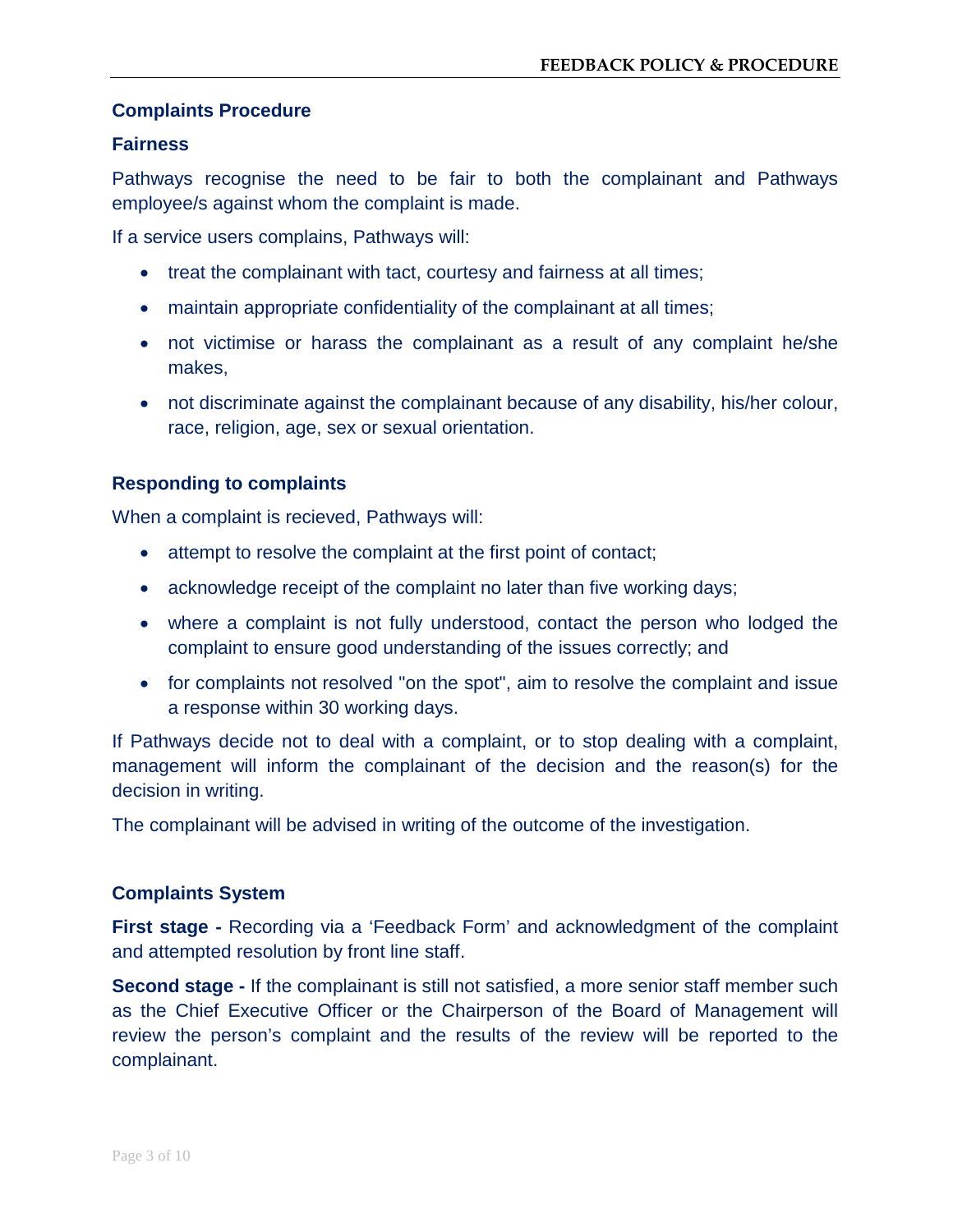If the complainant remains dissatisfied, Pathways will consider other options that may be available to achieve a resolution.

**Third stage -** If the complaint cannot be resolved within the organisation, the complainant will be referred to an outside agency.

The following agencies may be used for the purposes of advocacy and mediation:

#### **Community Mediation Services**

(Via Bunbury Community Legal Centre) 101 Victoria Street BUNBURY WA 6230 Telephone: 9791 3206 Website: *www.bunburyclc.com.au*

**Mental Health Law Centre (WA) Inc**

96-98 Parry Street Perth WA 6000 Telephone: 1800 620 285 Email: *[office@mhlcwa.org.au](mailto:office@mhlcwa.org.au)* Website: *www.mhlcwa.org.au*

## **Advocacy South West Inc**. 32 Wittenoom Street BUNBURY WA 6230 Telephone: 9791 6444 Website: *www.advocacysouthwest.org.au*

**Consumers of Mental Health WA (CoMHWA)** 13 Plaistowe Mews West Perth WA 6005 Telephone: 9321 4994 email: *[admin@comhwa.org.au](mailto:admin@comhwa.org.au)* Website: *[www.comhwa.org.au](http://www.comhwa.org.au/)*

#### **Health Consumers' Council (HCC)**

Unit 6/40 Lord Street Perth WA 6000 Telephone: 1800 620 780 Email: *[info@hconc.org.au](mailto:info@hconc.org.au)* Website: *www.hconc.org.au*

The following agency may be used for complaints: **Health and Disability Services Complaints Office (HaDSCO)** G P O Box B61 Perth WA 6838 Email: *[mail@hadsco.wa.gov.au](mailto:mail@hadsco.wa.gov.au)* Website: *[https://www.hadsco.wa.gov.au](https://www.hadsco.wa.gov.au/)*

### **Remedies**

Pathways will endeavour to resolve all complaints received as fairly as possible and in a timely manner. Some of the remedies that we may use to help resolve complaints include: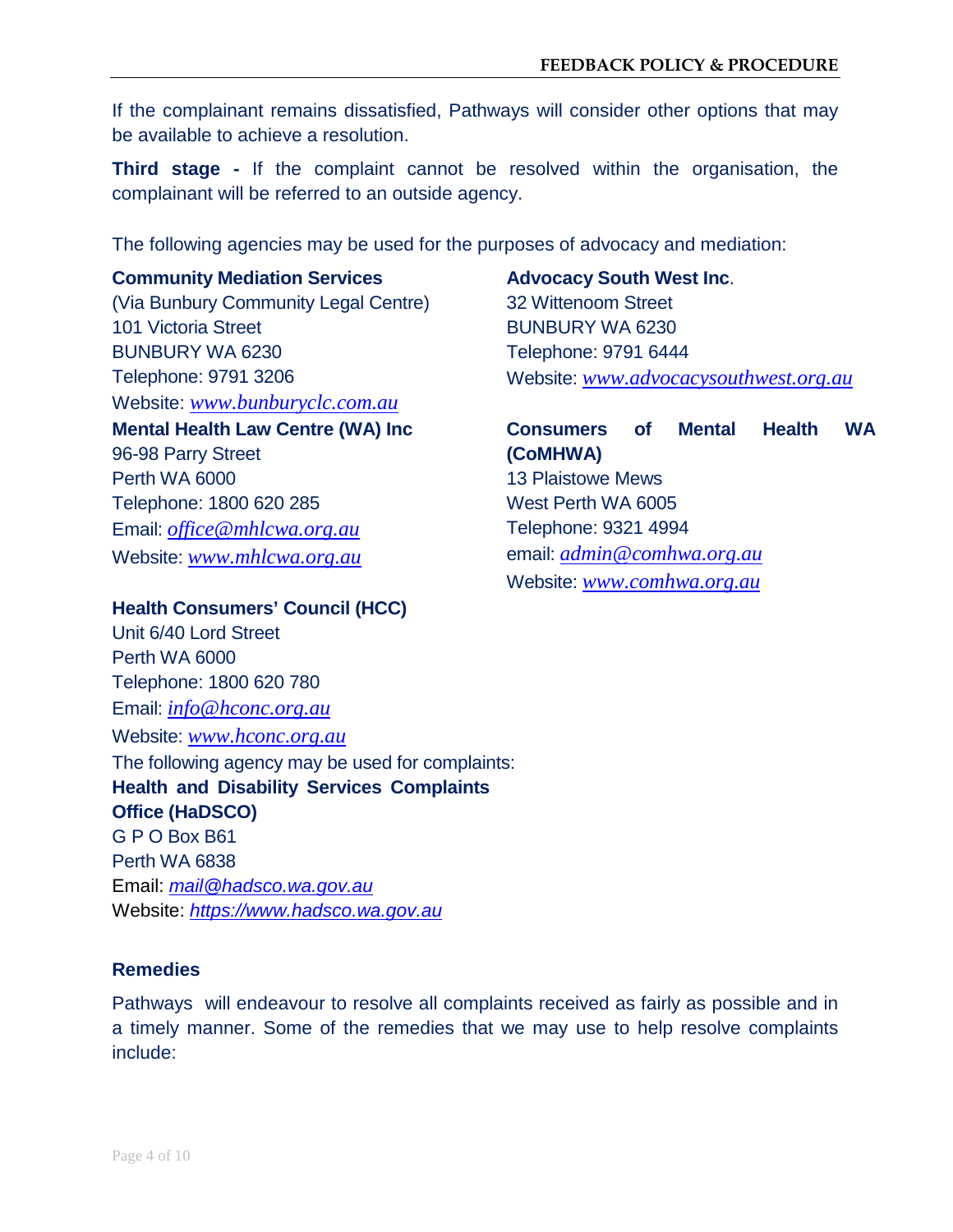**Rectify mistakes -** where a mistake has been made, it has taken too long to follow up a matter, or a matter has been overlooked, action will be taken to rectify the mistake or situation as soon as practicable.

**Employee training and counselling -** where a complaint is made about an employee, there will be an investigation which may result in the employee being provided with training and/or counselling.

**Referral -** as outlined in this Complaints Policy, if a complaint cannot be resolved internally, the complainant will be referred to the suitable agencies.

#### **Visibility and transparency of the complaints process**

Pathways promote the existence of our Complaints Policy and Procedures through:

• Inclusion in the Service users Statement of Rights and Responsibilities, which is displayed prominently on our noticeboard.

#### **Access to the complaints process**

- A person wishing to make a complaint may do so in person, by telephone, letter, fax or e-mail.
- Our staff will assist people who may have difficulty making a complaint. For example, interpreters will be provided to assist people with limited English who would prefer an interpreter.
- In addition, staff will complete a Complaints Form on behalf of anyone making a complaint over the phone or in person. They will also assist those with limited literacy skills by confirming the details of the complaint verbally.
- If it is difficult for a customer to personally make a complaint, a complaint may be made on his/her behalf by another person.

#### **Confidentiality of Complaints**

Staff directly concerned with lodging, receiving and resolving the complaint must, as far as possible, maintain confidentiality of the complainant.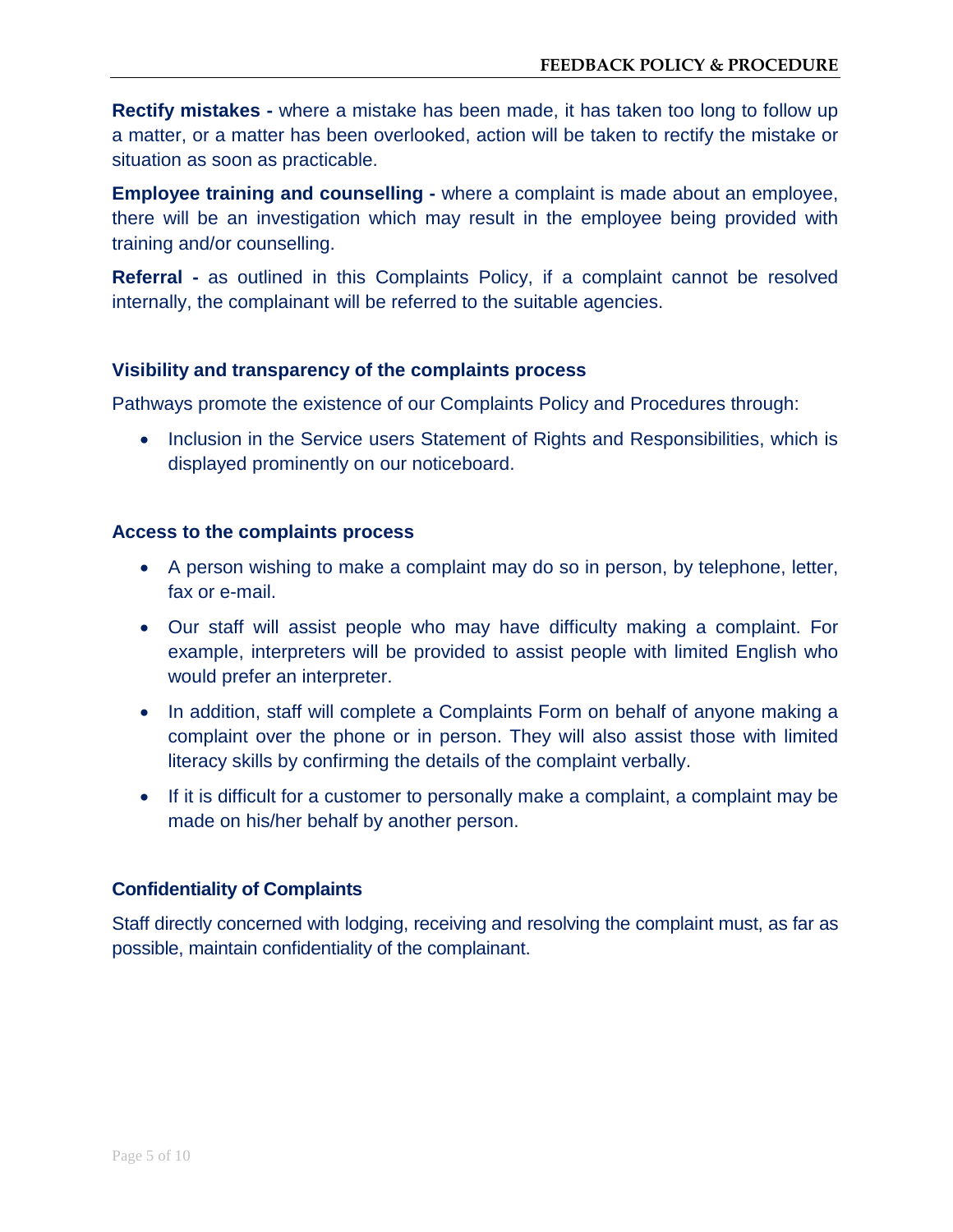#### **Complaints about employees**

Complaints about Pathways employees should be directed to the Chief Executive Officer or in the case of a complaint against the Chief Executive Officer, it will be submitted to the Chairperson of the Board of Management.

Where and when appropriate the employee will be:

- given the opportunity to comment;
- informed of the final resolution/decision and the reason for that decision;
- and provided with a copy of the final reply to the complainant.

If management deems it appropriate, the employee will receive appropriate training and/or counselling.

Pathways will provide a response to the complainant and inform the complainant of our decision and the reasons for that decision.

#### **Compliments**

All compliments will be acknowledged by a member of the management team to the complimenter, the compliment will be recorded in the feedback register (on the intranet), this will be fed back to the staff and considered as part of service improvement.

#### **Definitions**

**Complimenter –** means the person who is providing a compliment.

**Complainant -** means the person or organisation making the complaint.

**Service users -** means a person receiving a service from Pathways.

**Manager / management -** means the Chairperson of the Board of Management if complaint is about the Chief Executive Officer.

#### **Associated documents:**

Feedback Form Service users Statement of Rights & Responsibilities Staff Code of Conduct Feedback Register Disability Complaints Form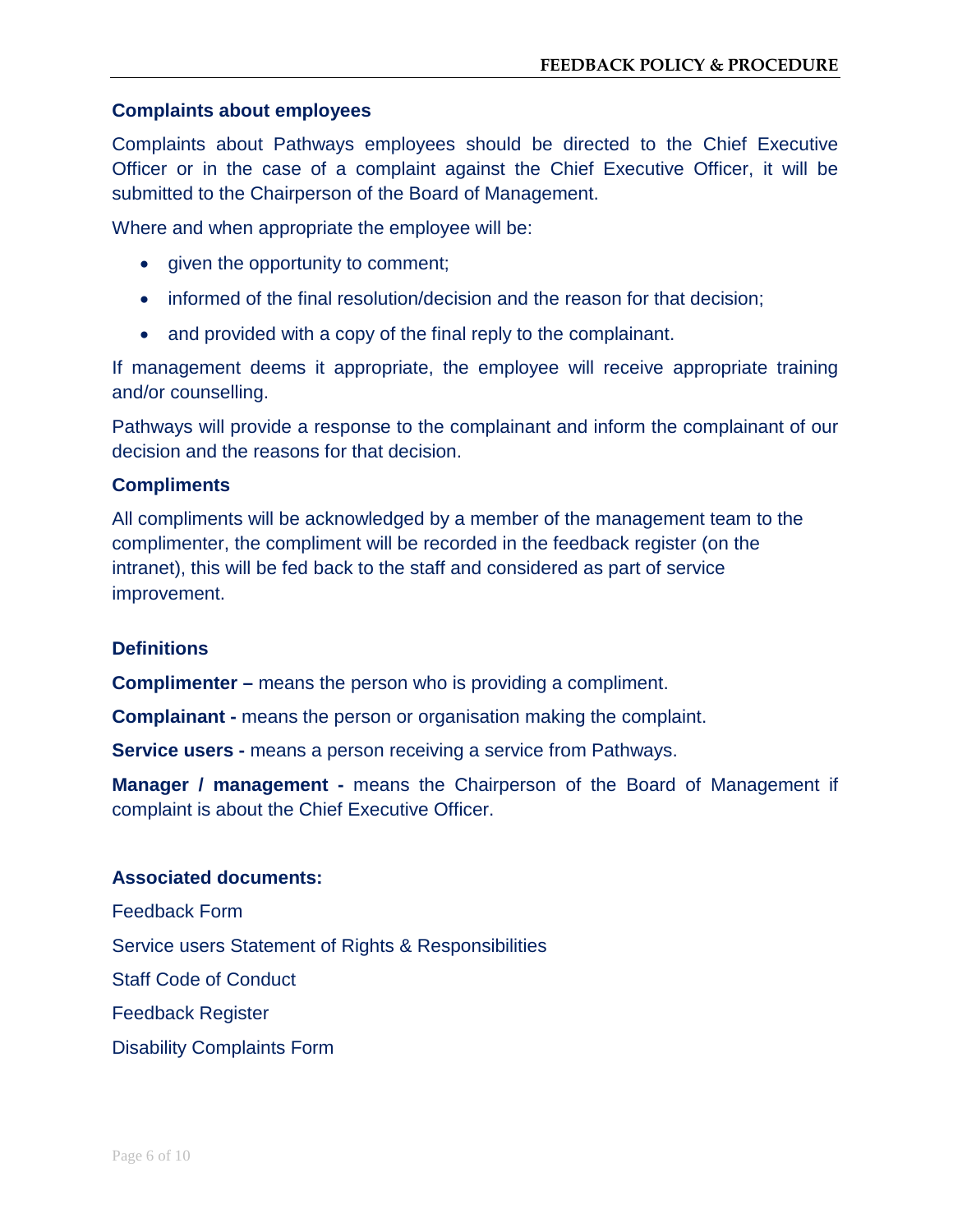## **Health and Disability Services** Complaints Office

## **Complaint Form**

Please complete this form and return to the Health and Disability Services Complaints Office, PO Box B61, Perth, Western Australia, 6838. For help with completing this form call (08) 6551 7600.

| 1. Details of person who received the health or disability service (the consumer)                                                               |        |              |          |  |  |  |  |
|-------------------------------------------------------------------------------------------------------------------------------------------------|--------|--------------|----------|--|--|--|--|
| Name: Mr/Mrs/Miss/Ms/Other                                                                                                                      |        |              |          |  |  |  |  |
| Address:                                                                                                                                        |        |              |          |  |  |  |  |
|                                                                                                                                                 |        |              |          |  |  |  |  |
| Postcode:                                                                                                                                       | email: |              |          |  |  |  |  |
| Telephone: (work)                                                                                                                               | (home) |              | (mobile) |  |  |  |  |
| Date of birth:                                                                                                                                  |        | Gender: male | female   |  |  |  |  |
| For health service complaints: public patient<br>private patient                                                                                |        |              |          |  |  |  |  |
| <b>No</b><br>$\sf I$ Please indicate here if you wish to be identified as: an Indigenous person<br>Yes<br>a Torres Strait Islander<br>Yes<br>No |        |              |          |  |  |  |  |

#### 2. Details of complainant (if complaining on someone else's behalf or under the Carer's **Recognition Act)**

| Name: Mr/Mrs/Miss/Ms/Other                                                                                                                                                                                                                                        |                        |  |  |  |  |  |
|-------------------------------------------------------------------------------------------------------------------------------------------------------------------------------------------------------------------------------------------------------------------|------------------------|--|--|--|--|--|
| Address:                                                                                                                                                                                                                                                          |                        |  |  |  |  |  |
|                                                                                                                                                                                                                                                                   |                        |  |  |  |  |  |
| Postcode:                                                                                                                                                                                                                                                         | email:                 |  |  |  |  |  |
| Telephone: (work)                                                                                                                                                                                                                                                 | (mobile)<br>(home)     |  |  |  |  |  |
| Date of birth:                                                                                                                                                                                                                                                    | Gender: male<br>female |  |  |  |  |  |
| HaDSCO requires the consumer's consent if they wish for a third party to raise a complaint on<br>their behalf. The consumer is therefore required to sign the below authorisation statement.<br>'I authorise the above mentioned complainant to act on my behalf' |                        |  |  |  |  |  |
| Consumer signature:                                                                                                                                                                                                                                               | Date:                  |  |  |  |  |  |
| If the consumer is unable to provide permission, please explain why:                                                                                                                                                                                              |                        |  |  |  |  |  |
|                                                                                                                                                                                                                                                                   |                        |  |  |  |  |  |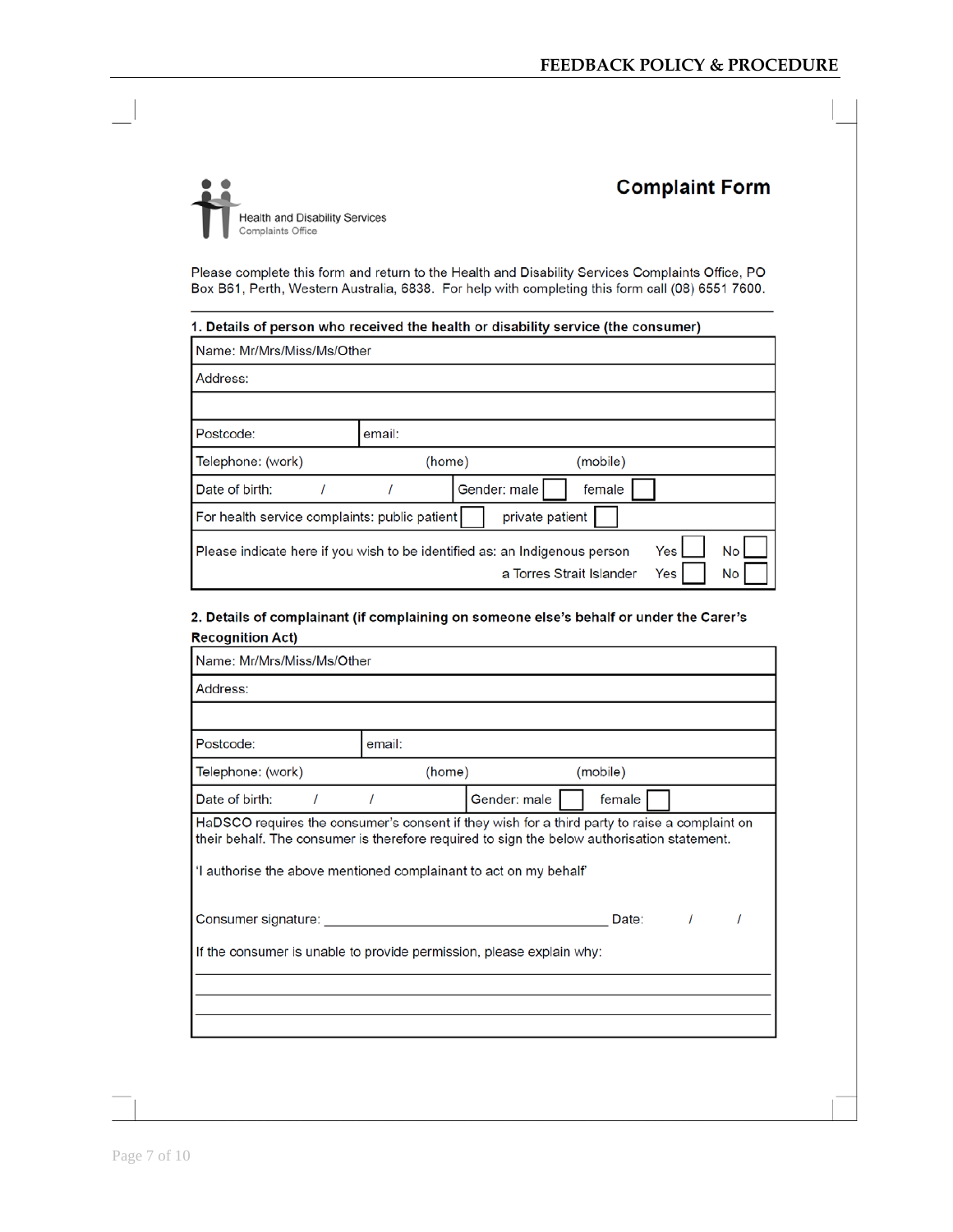#### **FEEDBACK POLICY & PROCEDURE**

r.

|                                                                                                                                                                 |                   | Relationship to the consumer (tick more than one if applicable):                                      |
|-----------------------------------------------------------------------------------------------------------------------------------------------------------------|-------------------|-------------------------------------------------------------------------------------------------------|
| Carer (definition on back page)                                                                                                                                 |                   | Guardian                                                                                              |
| Relative (please specify)                                                                                                                                       |                   | Other (please specify)                                                                                |
| If not a relative, the complainant must sign the following declaration:                                                                                         |                   | 'I have no financial interest in the outcome of the complaint and I am acting without payment.'       |
| Complainant signature:                                                                                                                                          |                   | T<br>Date:                                                                                            |
| 3. Details of the health or disability service provider                                                                                                         |                   |                                                                                                       |
| Name of service provider:                                                                                                                                       |                   |                                                                                                       |
| Address:                                                                                                                                                        |                   |                                                                                                       |
|                                                                                                                                                                 |                   |                                                                                                       |
| Postcode:                                                                                                                                                       | Telephone number: |                                                                                                       |
| Provider area of specialty:                                                                                                                                     |                   | Date service was provided:<br>$\prime$<br>T                                                           |
|                                                                                                                                                                 |                   | Unless there is a good reason for the delay, HaDSCO cannot accept a complaint about an incident       |
|                                                                                                                                                                 |                   | that happened more than two years ago. If the complaint is older than two years old, please           |
|                                                                                                                                                                 |                   |                                                                                                       |
| 4. Special requirements. For example, requirement for an interpreter etc.<br>5. Statutory requirements<br>provide details why a complaint was not made earlier. |                   |                                                                                                       |
|                                                                                                                                                                 |                   | In the first instance, complaints should be raised directly with the service provider. Has this<br>No |
| complaint been raised with the service provider directly? Yes<br>raised directly with the provider please explain why.                                          |                   | If yes please provide details and attach any relevant paper work. If a complaint has not been         |
|                                                                                                                                                                 |                   |                                                                                                       |
|                                                                                                                                                                 |                   |                                                                                                       |
|                                                                                                                                                                 |                   |                                                                                                       |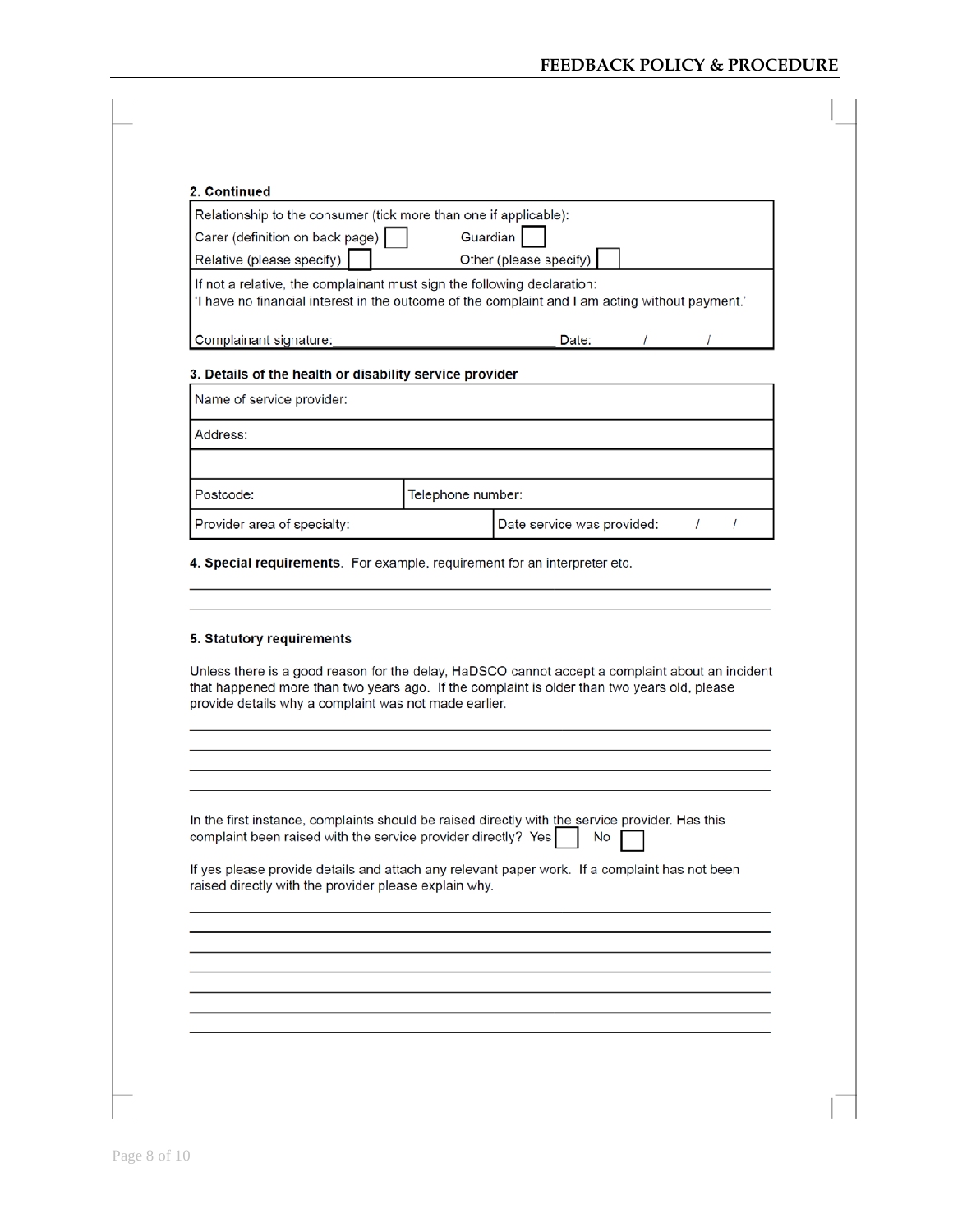#### 6. Complaint details

Please outline the complaint here. Provide relevant dates, times, locations and attach copies of relevant documents.

Please explain desired outcomes and what is hoped to be achieved by making this complaint.